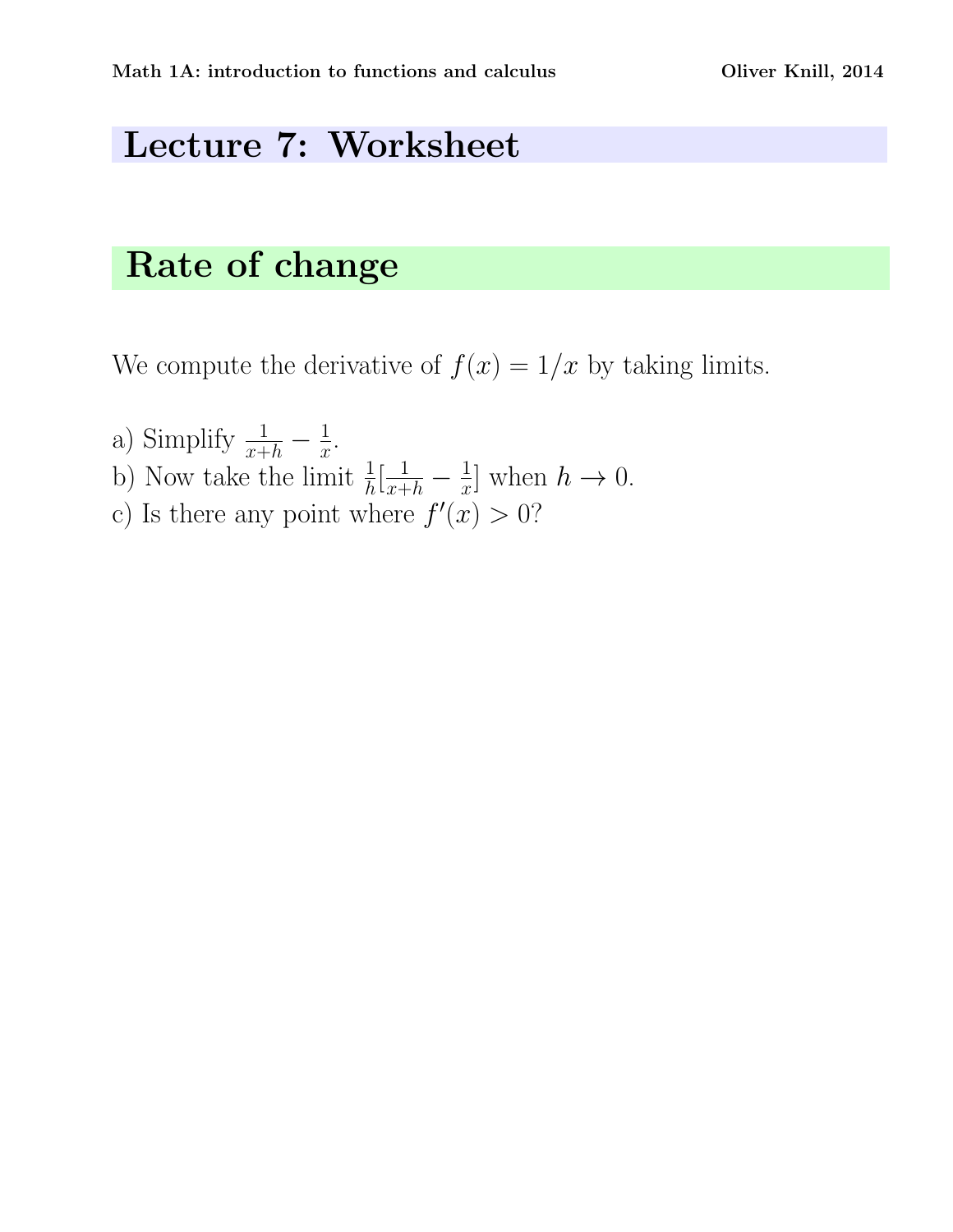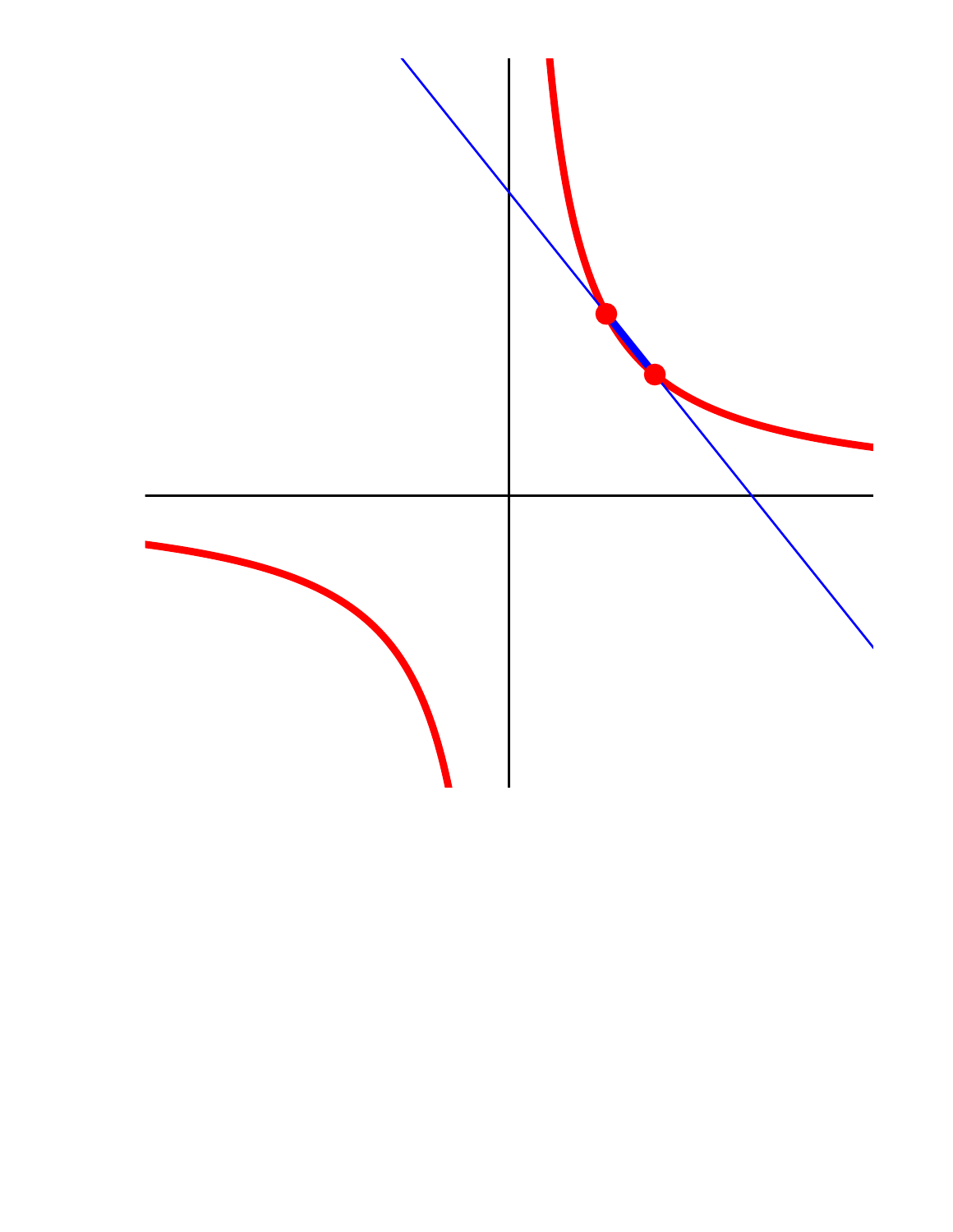# **Derivatives**

### Differentiation rules

$$
\frac{d}{dx}x^n = nx^{n-1}
$$

$$
e^{ax} = ae^{ax}
$$

$$
\frac{d}{dx}\cos(ax) = -a\sin(ax)
$$

$$
\frac{d}{dx}\sin(ax) = a\cos(ax)
$$

- **1** Find the derivatives of the function  $f(x) = \sin(3x) + x^5$
- 2 Find the derivative of  $f(x) = \cos(7x) 8x^4$ .

**3** Find the derivative of 
$$
f(x) = e^{5x} + \cos(2x)
$$
.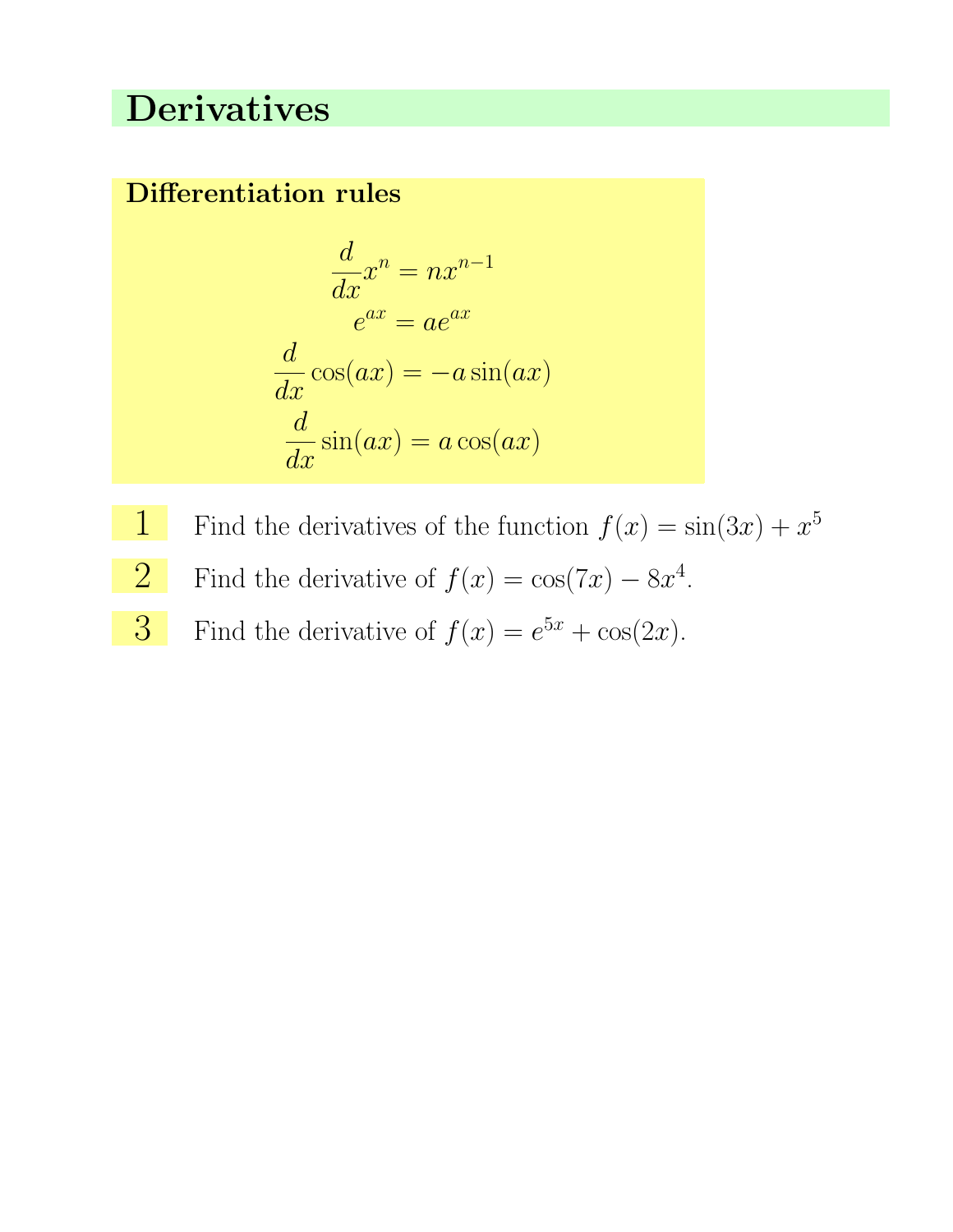# Two trigonometric identities

During lecture, we need the identities

$$
\cos(x+y) = \cos(x)\cos(y) - \sin(x)\sin(y)
$$

and

$$
\sin(x + y) = \cos(x)\sin(y) + \sin(x)\sin(y) .
$$

You might know these identities from pre-calculus.

We do not work with complex numbers in this course but the verification of these identities is so elegant with the Euler formula

 $e^{ix} = \cos(x) + i \sin(x)$ 

that it is a crime to prove the identities differently. Just compare the real and imaginary components of

 $e^{i(x+y)} = \cos(x+y) + i \sin(x+y)$ 

with the real and imaginary parts of

$$
\begin{array}{rcl}\n^{ix}e^{iy} & = & (\cos(x) + i\sin(x))(\cos(y) + i\sin(y)) \\
& = & \cos(x)\cos(y) - \sin(x)\sin(y) + i(\cos(x)\sin(y) + \sin(x)\cos(y))\n\end{array}
$$



e